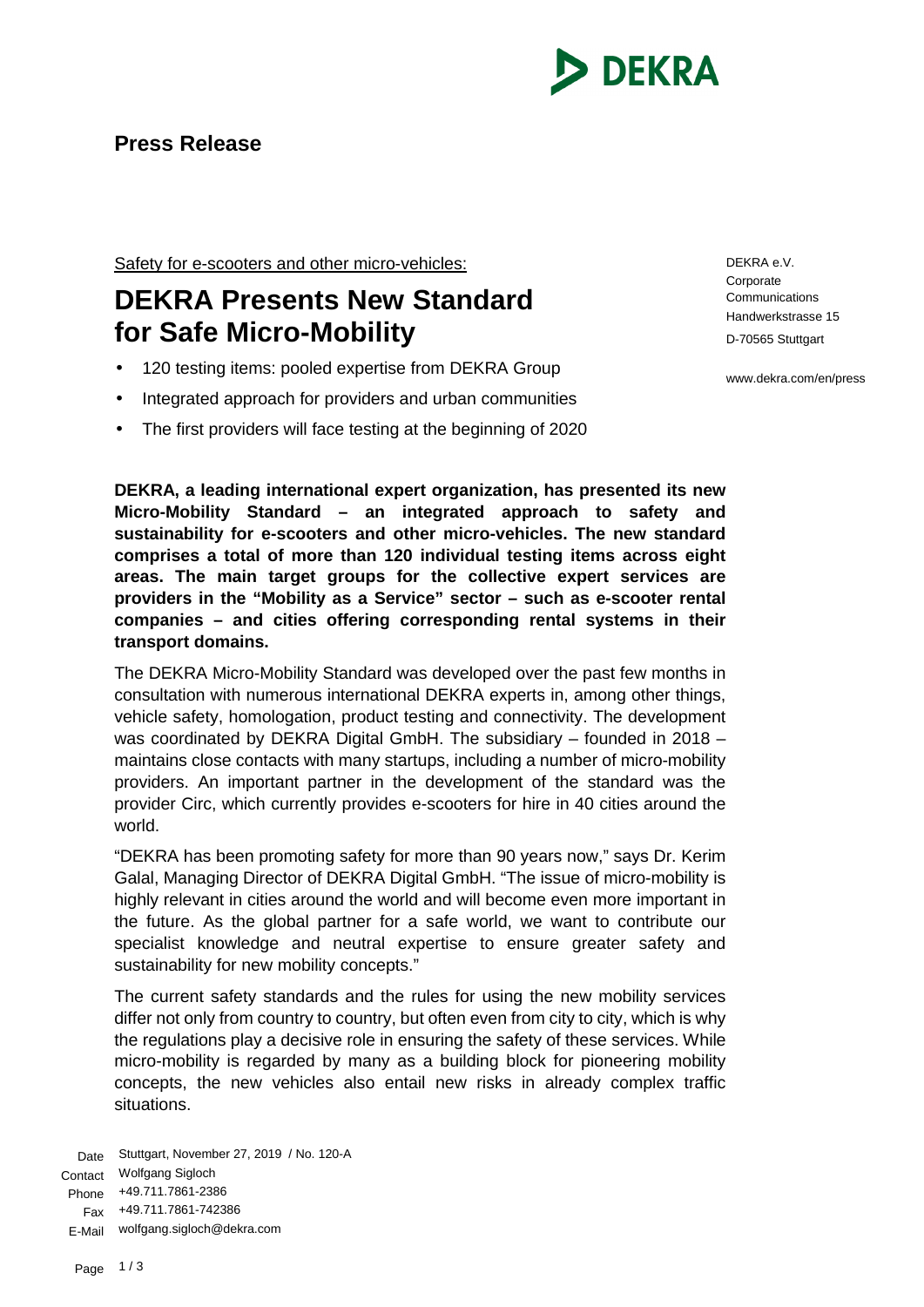

The holistic DEKRA Micro-Mobility Standard examines the mobility offerings under analysis from all important angles. The DEKRA experts examine in detail the following eight areas, which depend in part on local legal requirements:



- 1. Technical design of the vehicle: Frames and wheels, brakes, lighting, driving dynamics, electrical safety, battery safety, harmful substances, electromagnetic compatibility, functional safety, wireless connections, etc.
- 2. Production, transport and assembly of the vehicle: Quality management, health and occupational safety, environmental protection, etc.
- 3. Authorities, insurance and infrastructure: Insurance, designated/permitted parking spaces, geo-fencing (e.g. not allowing the vehicles in pedestrian zones), age limit for users, etc.
- 4. IT security and data protection: Data security, network security, data protection, etc.